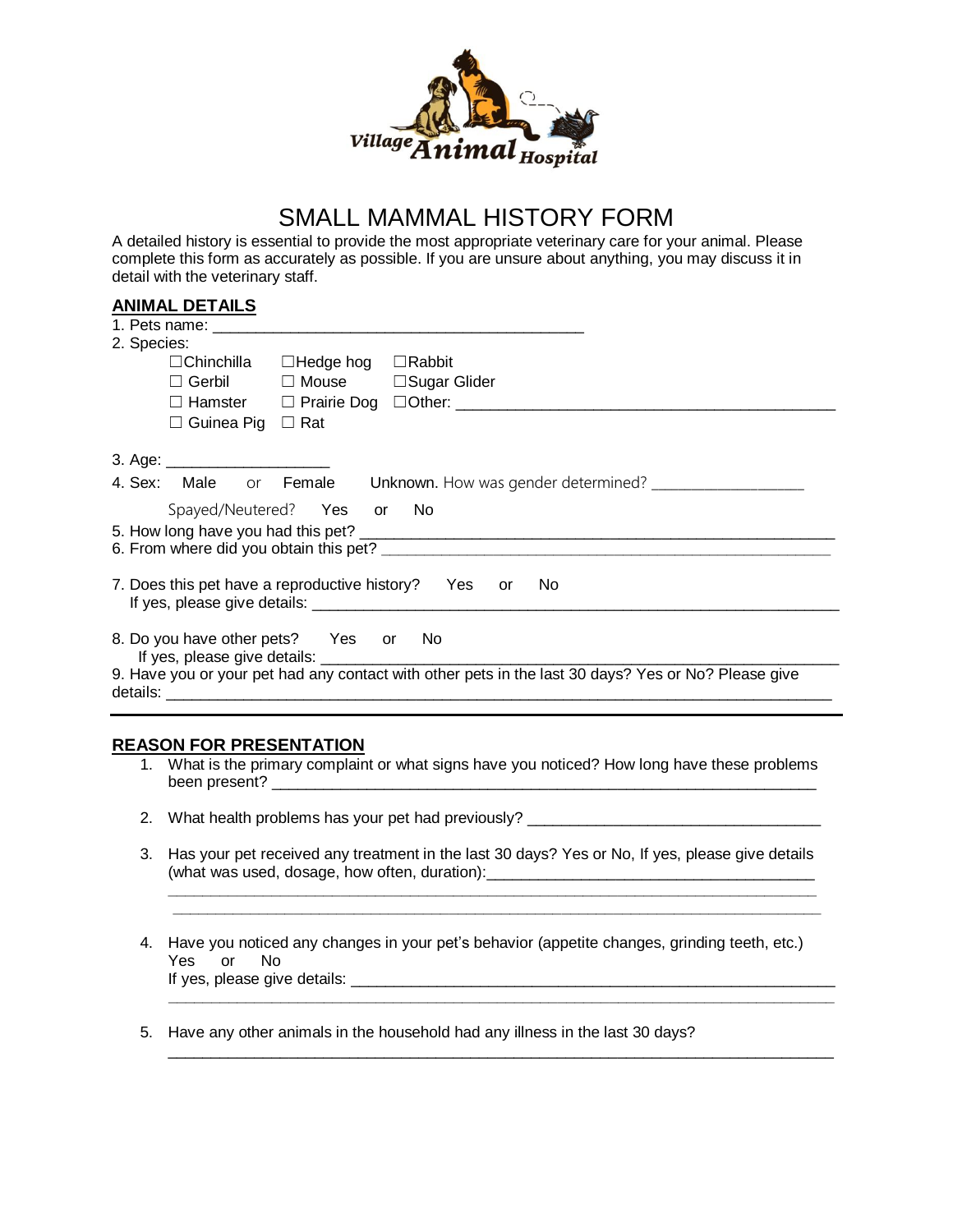## **DIET**

|                 | 1. How many times a day do you feed your animal?________________________________                                                 |
|-----------------|----------------------------------------------------------------------------------------------------------------------------------|
|                 | Indicate which foods are eaten and in what amounts (by number, weight, or approx. volume):                                       |
|                 | Amount:                                                                                                                          |
|                 |                                                                                                                                  |
| $\cdot$ Treats: |                                                                                                                                  |
|                 |                                                                                                                                  |
| 2.              | Do you use any nutritional supplements? $\Box$ Yes or $\Box$ No?<br>If yes, please describe (brand, purpose, amount, frequency): |
| 3.              | What water supply do you provide? □Bottled water, □Filtered water, □Tap water, □Well water                                       |
| 4.              | How is water provided? □Bowl, □Water Bottle, □Other: ___________________________                                                 |
| 5.              |                                                                                                                                  |
| 6.              | Do you use any water supplements? □Yes or □No?                                                                                   |
| 7.              | Have you noticed any changes in feeding or drinking behavior? $\Box$ Yes or $\Box$ No<br>Please give details:                    |
| 8.              | Have you noticed any changes in droppings (feces, urine?) $\Box$ Yes or $\Box$ No<br>Please give details:                        |
|                 | <b>CAGE ENVIRONMENT</b>                                                                                                          |
| 1.              | Where is the cage located? (PLEASE CIRCLE)<br>Inside<br>Outside<br>or                                                            |
| 2.              |                                                                                                                                  |